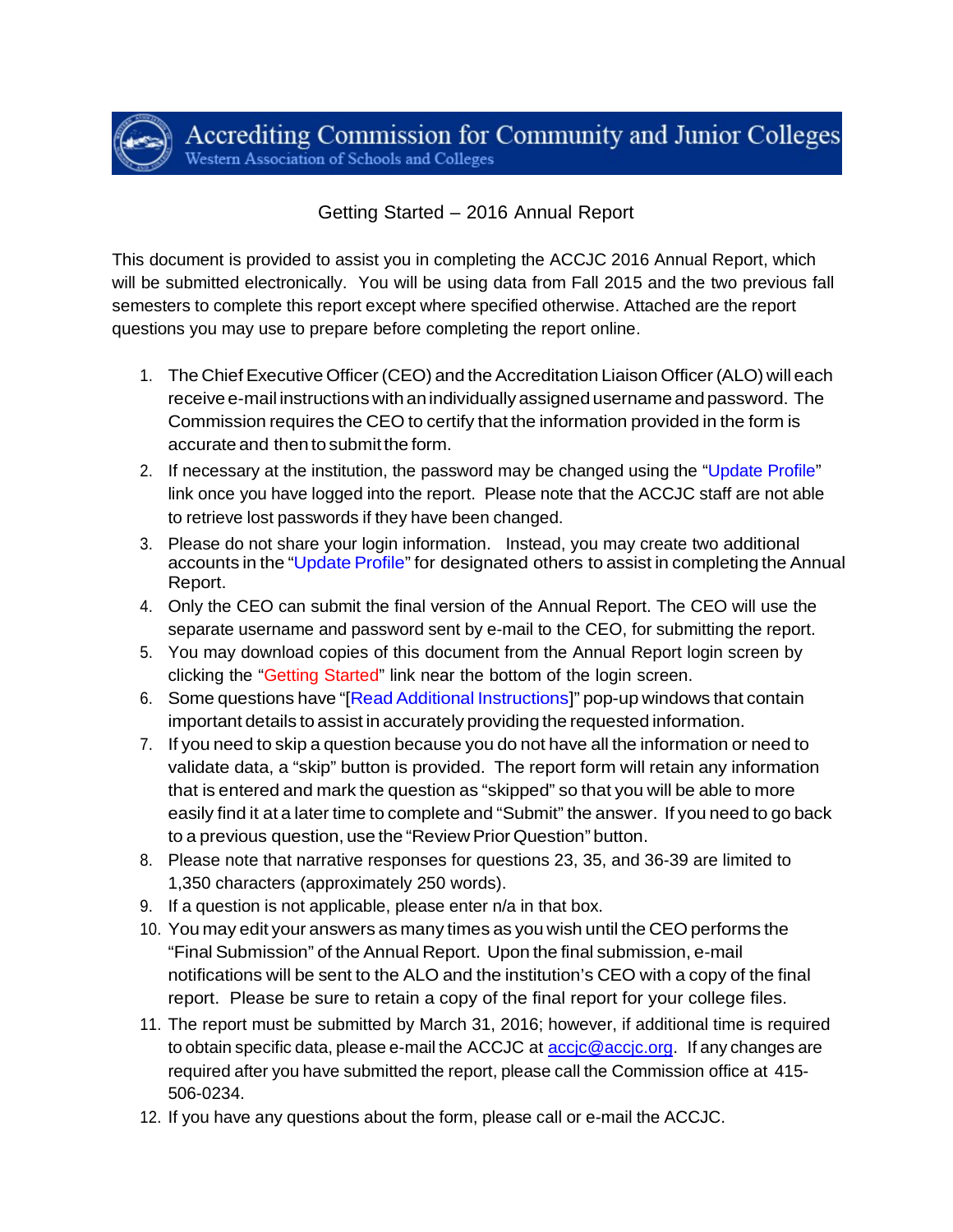

Accrediting Commission for Community and Junior Colleges Western Association of Schools and Colleges

# 2016 Annual Report Questions

### Report Information

- 1. Confirm Your Institution: "Start Survey"
- 2. Name of individual preparing report:
- 3. Phone number of person preparing report:
- 4. E-mail of person preparing report:
- 5a. Provide the URL (link) from the college website to the section of the college catalog which states the accredited status with ACCJC:

[Additional instructions: Refer to the ACCJC Policy on Representation of Accredited Status, Policy on Public Disclosure and Confidentiality, and Policy on Rights and Responsibilities of the Commission and Member Institutions. These can be found in the Accreditation Reference Handbook online at www.accic.org in the Publications and Policies section. The college must also post program or other special accreditation in the college catalog and on the college website. The information must include name, address, telephone number, and the manner in which complaints can be made. Posting a link to accreditor websites is also recommended.]

5b. Provide the URL (link) from the college website to the college's online statement of accredited status with ACCJC:

# Headcount Enrollment Data

- 6. Total unduplicated headcount enrollment Fall 2015:
- Fall 2014: Fall 2013:

[Additional Instructions: Unduplicated headcount should be based on the credit and noncredit enrollments when the general enrollment period ends (may be referred to as first census date).]

7. Total unduplicated headcount enrollment in degree applicable credit courses for fall 2015:

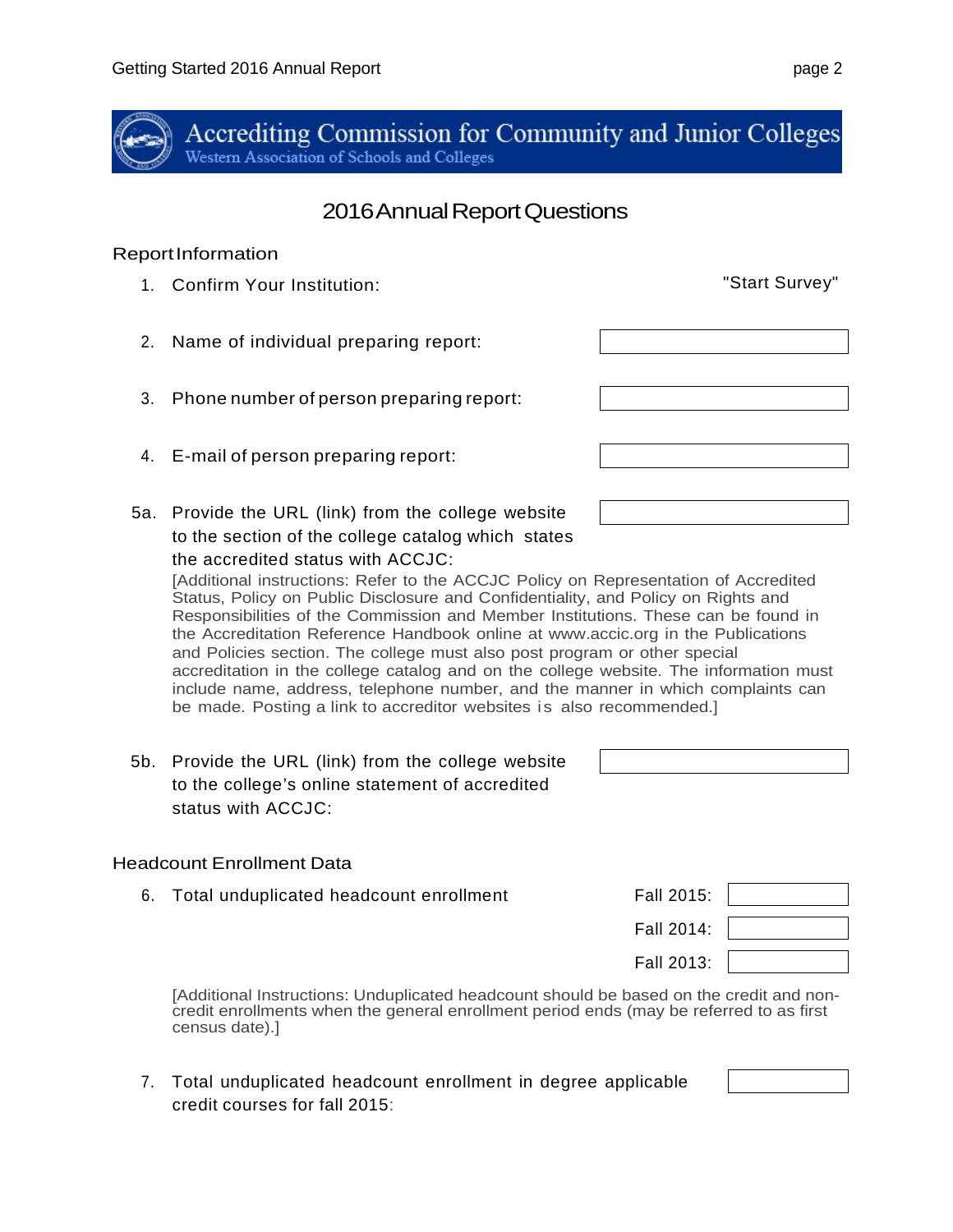8. Headcount enrollment in pre-collegiate credit courses (which do not count toward degree requirements) for fall 2015:

| 9. Number of courses offered via distance education: | Fall 2015: |  |
|------------------------------------------------------|------------|--|
|                                                      | Fall 2014: |  |
|                                                      | Fall 2013: |  |

10. Number of programs which may be completed via distance education:

[Additional Instructions: This is the number of programs which can be offered fully online.]

| 11. Total unduplicated headcount enrollment in all | Fall 2015: |  |
|----------------------------------------------------|------------|--|
| types of Distance Education                        | Fall 2014: |  |
|                                                    | Fall 2013: |  |

[Additional Instructions: Provide unduplicated enrollment numbers in distance education courses. Distance Education is defined as education that uses one or more of the technologies listed below to deliver instruction to students who are separated from the instructor and to support regular and substantive interaction between the students and the instructor, either synchronously or asynchronously*. If online courses or online portions of courses are primarily for reading materials posted by the instructor and student submission of assignments and examinations, they will likely fall under the definition of correspondence education rather than distance education.* The technologies may include: the Internet; oneway and twoway transmissions through open broadcast, closed circuit, cable, microwave, broadband lines, fiber optics, satellite, or wireless communications devices; audioconferencing; or video cassettes, DVDs, and CDROMs, if the cassettes, DVDs, or CDROMs are used in a course in conjunction with any of the other technologies.]

| 12. | Total unduplicated headcount enrollment in all types Fall 2015:<br>of Correspondence Education |            |  |
|-----|------------------------------------------------------------------------------------------------|------------|--|
|     |                                                                                                | Fall 2014: |  |
|     |                                                                                                | Fall 2013: |  |

[Additional Instructions: Provide unduplicated enrollment numbers in corresponddence education courses. Correspondence education means education provided through one or more courses under which the institution provides instructional materials (print or other media), by mail or electronic transmission (including transmission via learning management system), including examinations on the materials, to students who are separated from the instructor. Interaction between the instructor and the student is limited, is not regular and substantive, and is primarily initiated by the student. Correspondence courses are typically self-paced within a set period of time. *Online courses or online portions of courses which primarily involve "paperwork" — such as reading textbook and other materials posted by the instructor, taking examinations, and submitting assignments— will fall within the definition of correspondence education rather than distance education*. If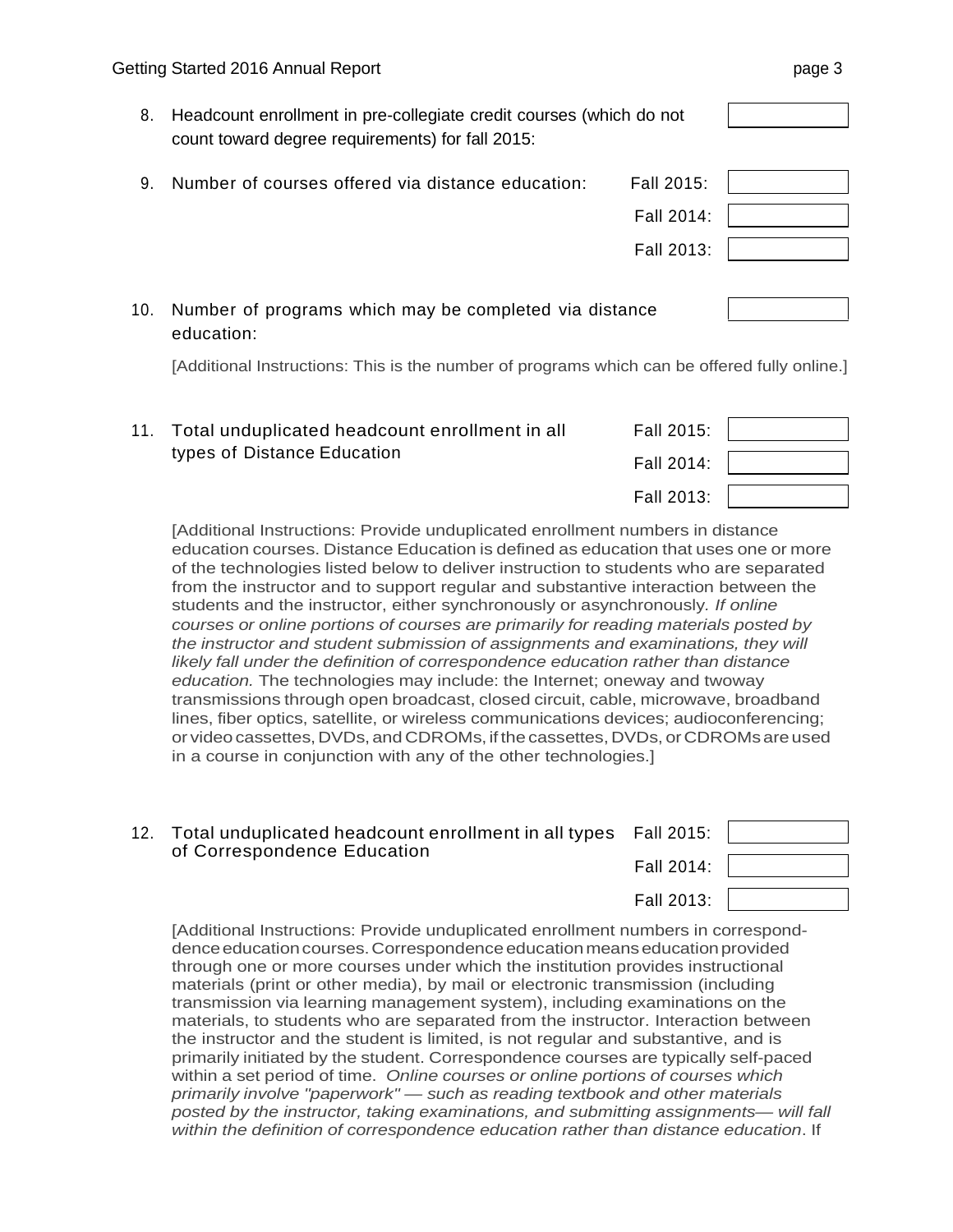the online portion of a class meets the definition of correspondence education, then even if the class also meets on site, it will be considered a correspondence education course for Title IV qualification purposes. Correspondence education is not considered distance education within the USDE definition. See definition of distance education in question 11 above.]

#### 13. Were all correspondence courses for which students enrolled in fall 2015 part of a program which leads to an associate degree? Yes / No / n/a

[Additional Instructions: Enter n/a if none. Please consult requirements for federal financial aid eligibility for correspondence education courses.]

#### Student Achievement Data

#### 14a. What is your Institution-set standard for successful student course  $\sim$  1 completion?

[Additional Instructions: See definition of course completion in 14b, below. Each institution is required to have an institution-set standard for successful student course completion. An institution-set standard is the identified level of performance determined by the institution to be acceptable. It is a measure the institution can and does use in assessing both institutional and programmatic performance in these areas (subject to exceptions for certain programs, which may have different standards as determined by the institution). It is a measure that will be assessed for reasonableness and effectiveness by peer external evaluators.]

14b. Successful student course completion rate for the fall 2015 semester:  $\vert$  %

[Additional Instructions: Course completion is a measure that applies to all students at the college. It is the number of successful student course completions (with a grade of C or better, if graded) over the number of student enrollments when the general enrollment period ends (may be referred to as first census date).]

- 15. Institution Set Standards for program completion: While institutions may determine the measures for which they will set standards, most institutions will utilize this measure as it is core to their mission. For purposes of definition, certificates include those certificate programs which qualify for financial aid, principally those which lead to gainful employment. Completion of degrees and certificates is to be presented in terms of total numbers. *Each student who receives one or more certificates or degrees in the specified year may be counted once*.
	- a. If you have an institution-set standard for student completion of degrees and certificates combined, per year, what is it?

| b. If you have separate institution-set standards for degrees, what |
|---------------------------------------------------------------------|
| is your institution-set standard for the number of student          |
| completion of degrees, per year?                                    |

c. If you have separate institution-set standards for certificates, what is your institution-set standard for the number of student completion of certificates, per year?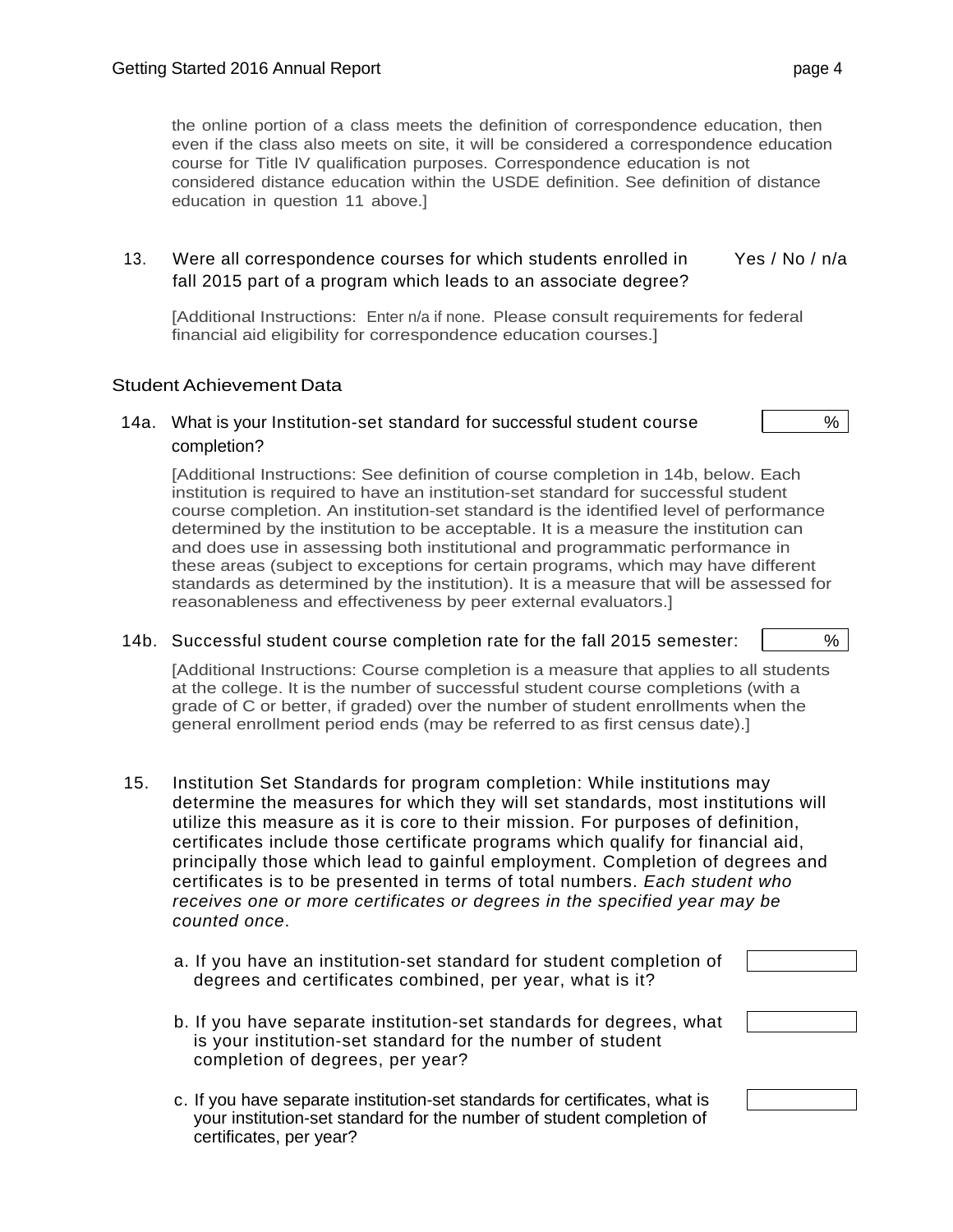#### 16a. Number of students (unduplicated) who received a certificate or degree in the 2014-2015 academic year:

[Additional Instructions: Each student who receives one or more certificates or degrees in the specified year may be counted once. For purposes of definition, certificates include those certificate programs which qualify for financial aid, principally those which lead to gainful employment.]

#### 16b. Number of students who received a degree in the 2014-2015 academic year:

[Additional Instructions: Each student who receives one or more degrees in the specified year may be counted once.]

# 16c. Number of students who received a certificate in the 2014-2015 academic year:

[Additional Instructions: Each student who receives one or more certificates in the specified year may be counted once. For purposes of definition, certificates include those certificate programs which qualify for financial aid, principally those which lead to gainful employment.]

# 17a. If your college has an institution-set standard for the number of students who transfer each year to 4-year colleges/universities, what

is it?

[Additional Instructions: While institutions may determine the measures for which they will set standards, most institutions will utilize this measure as it is core to their mission.]

- 17b. Number of students who transferred to 4-year colleges/universities in 2014-2015:
- 18a. Does the college have any certificate programs which are not Yes / No career-technical education (CTE) certificates?
- 18b. If yes, please identify them:

[Additional Instructions: Insert n/a if none. Note that in order for a certificate program to be eligible for student financial aid, it must lead to gainful employment. Your institution's financial aid office should have a list of qualifying gainful employment fields for your reference.]



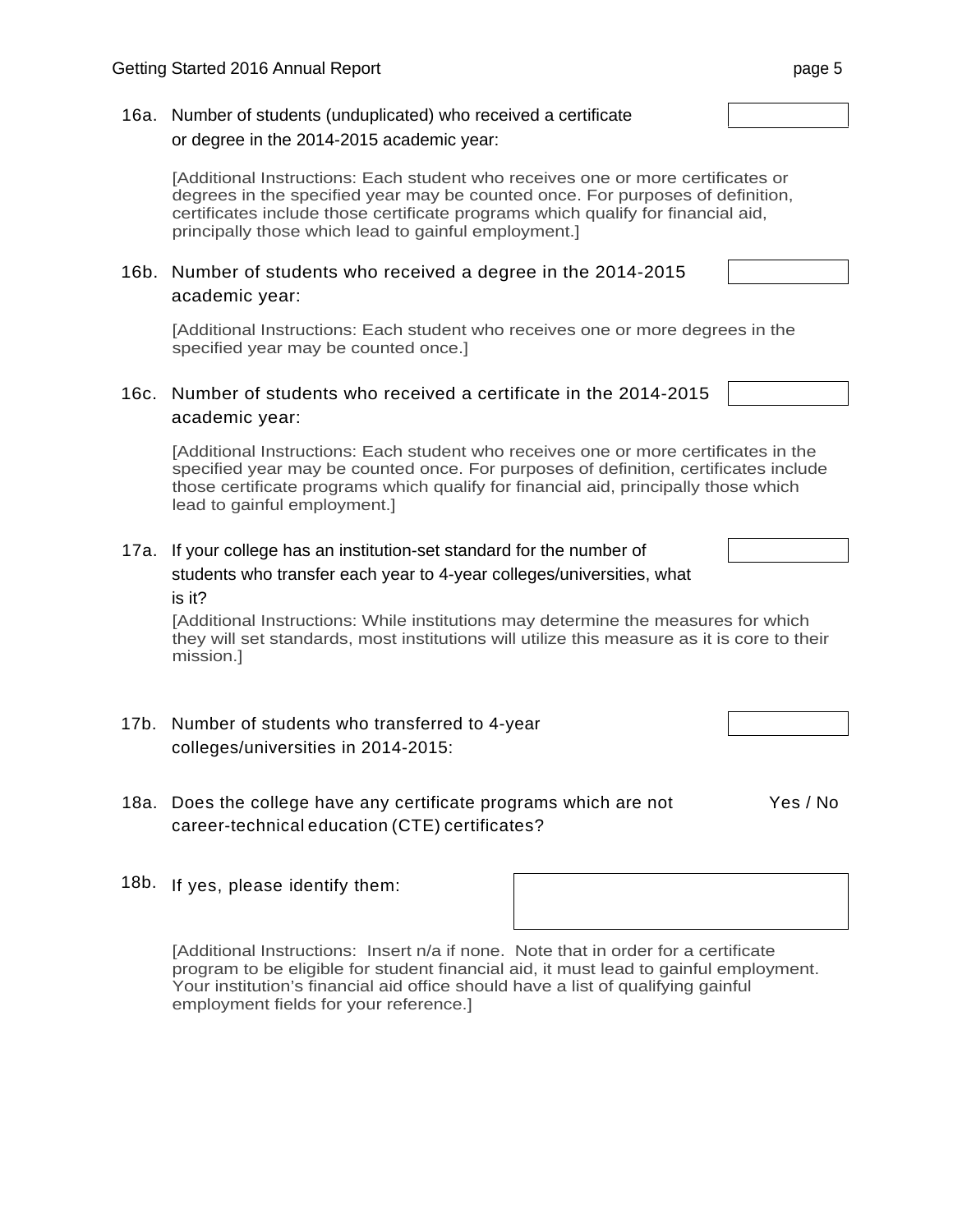# 19a. Number of career-technical education (CTE) certificates and degrees: [Additional Instructions: For purposes of definition, CTE certificates to be included are those which qualify for financial aid, principally those which lead to gainful employment.] 19b. Number of CTE certificates and degrees which have identified technical and professional competencies that meet employment standards and other standards, including those for licensure and certification: 19c. Number of CTE certificates and degrees for which the institution has set a standard for licensure passage rates:

[Additional Instructions: Institutions are required to have institution-set standards for licensure passage rates in all applicable certificate and degree programs.]

19d. Number of CTE certificates and degrees for which the institution has set a standard for graduate employment rates:

[Additional Instructions: Institutions are required to have institution-set standards for job placement rates (graduate employment rates) in all applicable certificate and degree programs.]

20. 2013-2014 examination pass rates in programs for which students must pass a licensure examination in order to work in their field of study:

| Program | CIP Code -<br>4 digits<br>( ##  ## ) | Examination<br>state/national/other | Institution<br>set standard<br>$(\%)$ | Pass<br>Rate<br>(% ) |
|---------|--------------------------------------|-------------------------------------|---------------------------------------|----------------------|
|         |                                      |                                     |                                       |                      |
|         |                                      |                                     |                                       |                      |
|         |                                      |                                     |                                       |                      |
|         |                                      |                                     |                                       |                      |
|         |                                      | $ -$                                |                                       |                      |

Add Row  $\parallel$  [ Delete Checked Row ]

[Additional Instructions: Please list each program for which a license examination is required to qualify for employment, in which there were at least 10 students who completed the program in the designated year. State the institution set standard for expected licensure examination pass rates. Also state the pass rate of students who took the examination.]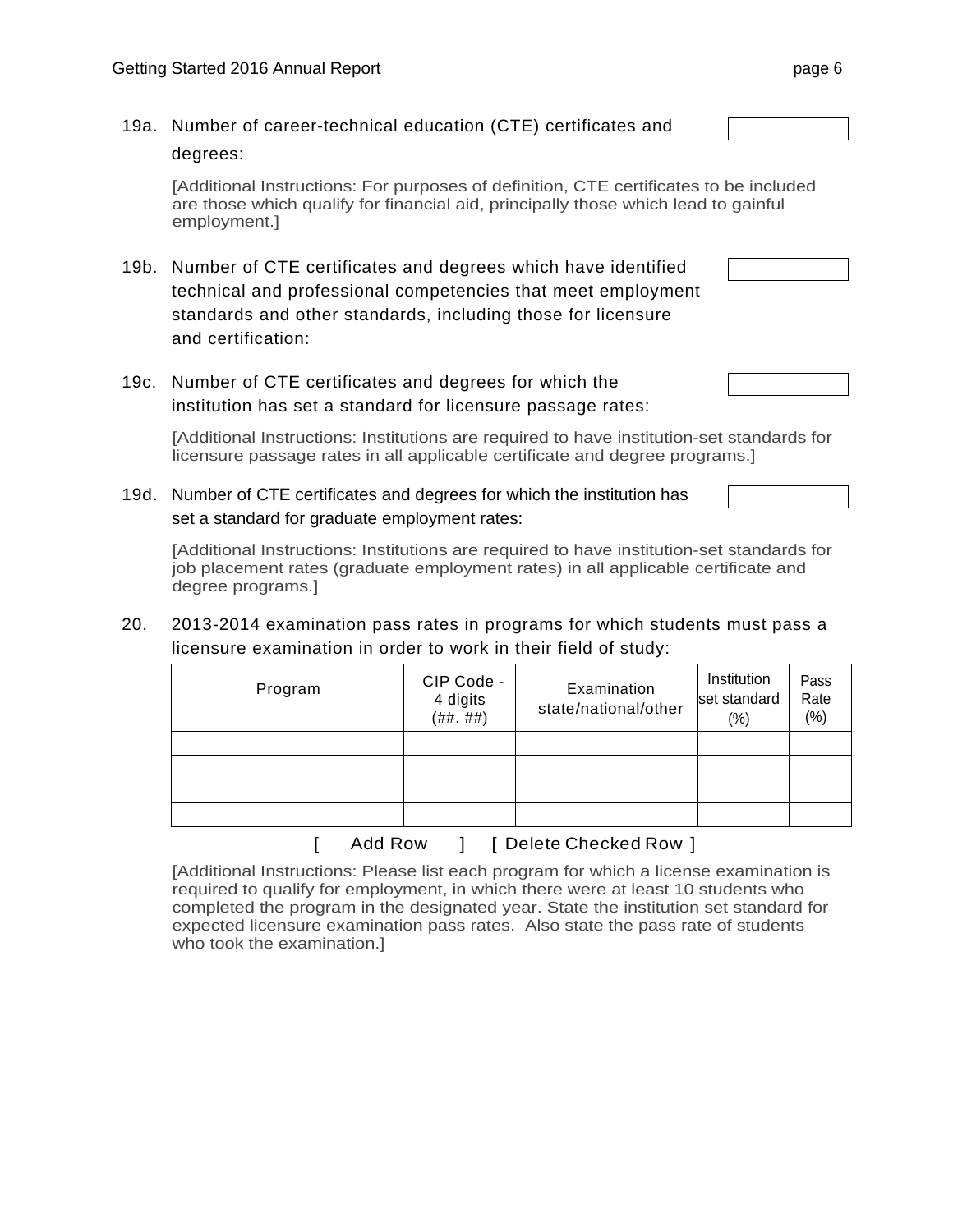21. 2014-2015 job placement rates for students completing certificate programs and CTE (career-technical education) degrees:

| Program | CIP Code -<br>4 digits<br>( ##  ## ) | Institution<br>set standard   Placement<br>$(\%)$ | Job<br>Rate (%) |
|---------|--------------------------------------|---------------------------------------------------|-----------------|
|         |                                      |                                                   |                 |
|         |                                      |                                                   |                 |
|         |                                      |                                                   |                 |
|         |                                      |                                                   |                 |

[Additional Instructions: Please list each program in which there were at least 10 students who completed the program in the designated year. State the institution set standard for expect job placement rates. Also state the job placement rate, as measured in the year following graduation, of students who graduated from the program.]

22. Please list any other institution set standards at your college:

| <b>Criteria Measured</b><br>(i.e. persistence, starting<br>salary, etc,) | Definition | Institution<br>set standard |
|--------------------------------------------------------------------------|------------|-----------------------------|
|                                                                          |            |                             |
|                                                                          |            |                             |
|                                                                          |            |                             |
|                                                                          |            |                             |

[Add Row] [Delete Checked Row]

23. Effective practice to share with the field: Describe examples of effective and/or innovative practices at your college for setting institution-set standards, evaluating college or programmatic performance related to student achievement, and changes that have happened in response to analyzing college or program performance (1,350 character limit, approximately 250 words).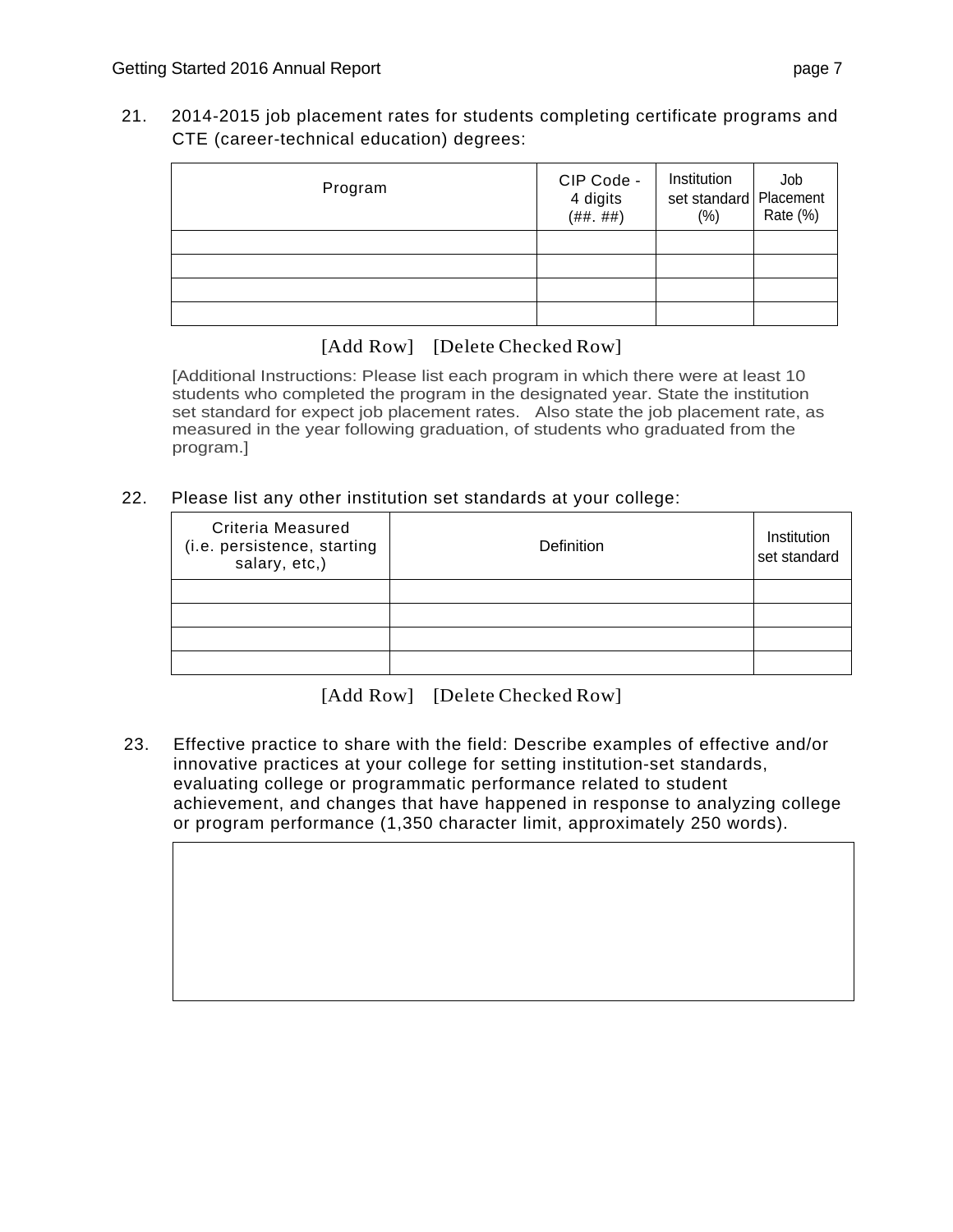#### Student Learning Outcomes and Assessment

Note: Colleges were expected to achieve the proficiency level of Student Learning Outcomes assessment by fall 2012. At this time, colleges are expected to be in full compliance with the Accreditation Standards related to student learning outcomes and assessment. All courses, programs, and student and learning support activities of the college are expected to have student learning outcomes defined, so that ongoing assessment and other requirements of Accreditation Standards are met across the institution. In completing the 2016 Annual Report, please refer to the revised Accreditation Standards adopted June 2014.

#### 24. Courses

| a.       | Total number of college courses:                                                                                                                                                                                         |  |
|----------|--------------------------------------------------------------------------------------------------------------------------------------------------------------------------------------------------------------------------|--|
|          | [Additional Instructions: Provide the number of active credit and noncredit<br>courses at the college. Courses in the college catalog are considered active. Do<br>not include not-for-credit offerings of the college.] |  |
| b.       | Number of college courses with ongoing assessment of<br>learning outcomes:                                                                                                                                               |  |
|          | Auto-calculated field: percentage of total:                                                                                                                                                                              |  |
| a.<br>b. | 25. Programs<br>Total number of college programs (all certificates and<br>degrees, and other programs as defined by college):<br>Number of college programs with ongoing assessment of                                   |  |
|          | learning outcomes:<br>Auto-calculated field: percentage of total:                                                                                                                                                        |  |
|          | 26. Student and Learning Support Activities                                                                                                                                                                              |  |

# 26. Student and Learning Support Activities

a. Total number of student and learning support activities (as college has identified or grouped them for SLO implementation):

[Additional Instructions: The institution defines its student and learning support activities and how they may be grouped for assessment of learning outcomes. Definition and grouping of like student or learning support activities should be based upon a determination of how the assessment will best provide information to improve services for students.]

b. Number of student and learning support activities with ongoing assessment of learning outcomes:

Auto-calculated field: percentage of total: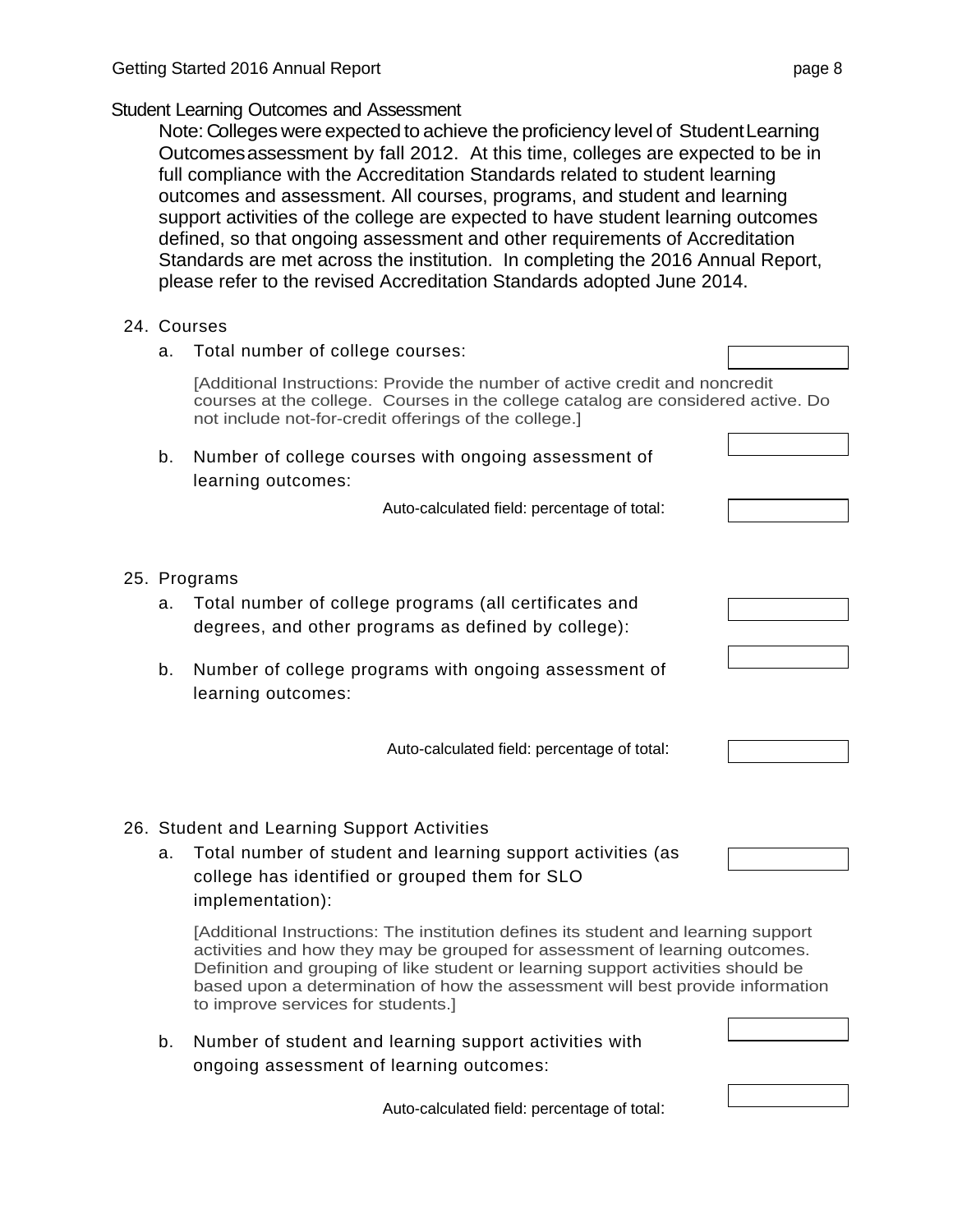|     | Getting Started 2016 Annual Report<br>page 9                                                                                                                                                                                                                                                                                                                                            |  |  |  |
|-----|-----------------------------------------------------------------------------------------------------------------------------------------------------------------------------------------------------------------------------------------------------------------------------------------------------------------------------------------------------------------------------------------|--|--|--|
| 27. | URL(s) from the college website where<br>prospective students can find SLO<br>assessment results for instructional<br>programs:                                                                                                                                                                                                                                                         |  |  |  |
| 28. | Number of courses identified as part of the general education<br>(GE) program:                                                                                                                                                                                                                                                                                                          |  |  |  |
| 29. | Percent of GE courses with ongoing assessment of GE<br>learning outcomes:                                                                                                                                                                                                                                                                                                               |  |  |  |
| 30. | Yes/No<br>Do your institution's GE outcomes include all areas identified in the<br><b>Accreditation Standards?</b>                                                                                                                                                                                                                                                                      |  |  |  |
| 31. | Number of GE courses with Student Learning Outcomes<br>mapped to GE program Student Learning Outcomes:                                                                                                                                                                                                                                                                                  |  |  |  |
| 32. | Number of Institutional Student Learning Outcomes defined:                                                                                                                                                                                                                                                                                                                              |  |  |  |
| 33. | Percentage of college instructional programs and student and<br>learning support activities which have Institutional Student<br>Learning Outcomes mapped to those programs (courses) and<br>activities (student and learning support activities).                                                                                                                                       |  |  |  |
|     | [Additional Instructions: The institution defines its student and learning support<br>activities and how they may be grouped for assessment of learning outcomes.<br>Definition and grouping of like student or learning support activities should be<br>based upon a determination of how the assessment will best provide information to<br>improve services for students.]           |  |  |  |
| 34. | Percent of institutional outcomes (ILOs) with ongoing assessment of<br>$\%$<br>learning outcomes:                                                                                                                                                                                                                                                                                       |  |  |  |
| 35. | Effective practice to share with the field: Describe effective and/or innovative<br>practices at your college for measuring ILOs, documenting accomplishment of<br>ILOs in non-instructional areas of the college, informing college faculty, staff,<br>students, and the public about ILOs, or other aspects of your ILO practice (1,350<br>character limit, approximately 250 words). |  |  |  |
|     |                                                                                                                                                                                                                                                                                                                                                                                         |  |  |  |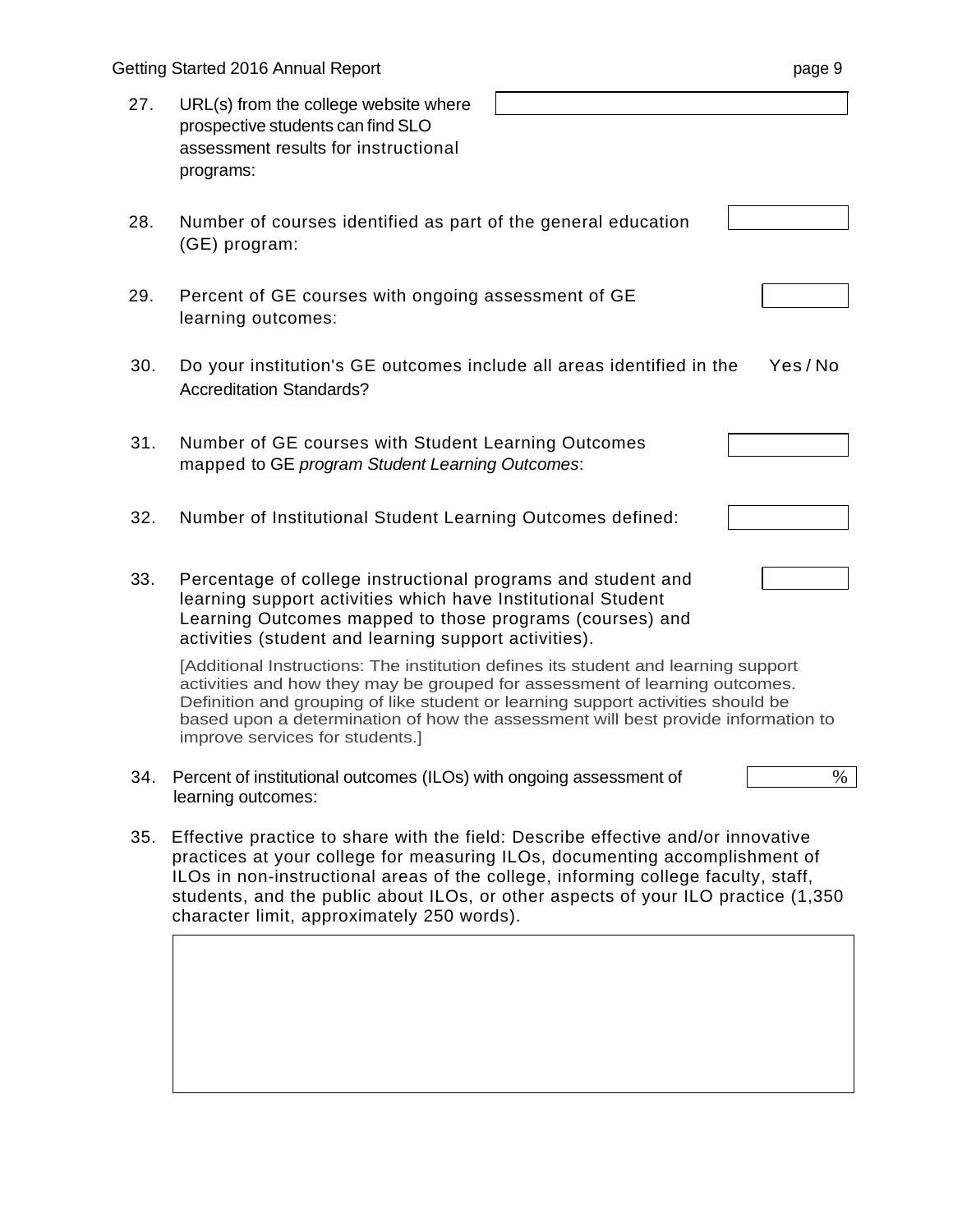**Each of the following narrative responses is limited to 250 words. As you develop your responses, please be mindful of success stories that can be reported in the last question of this section. We look forward to including this information from colleges in our report to the Commission and the field in June.** 

36. Please discuss alignment of student learning outcomes at your institution, from institutional and course to program level. Describe your activities beyond crosswalking or charting all outcomes to courses in a program (often called "mapping"), to analysis and implementation of alignment in the planning of curriculum and delivery of instruction. Discuss how the alignment effort has resulted in changes of expected outcomes and/or how students' programs of study have been clarified. Note whether the described practices apply to all instructional programs at the college (1,350 character limit, approximately 250 words).

37. Describe the various communication strategies at your college to share SLO assessment results for usage by internal and external audiences. Explain how communications take into account how the information is expected to influence the behavior or decisions of particular audiences. Discuss how communication of student learning outcomes assessment information and results impacts student behavior and achievement (1,350 character limit, approximately 250 words).

38. Explain how dialog and reporting of SLO assessment results takes place at the departmental and institutional levels. Note whether practices involve all programs at the college. Illustrate how dialog and reporting impact program review, institutional planning, resource allocation, and institutional effectiveness (1,350 character limit, approximately 250 words).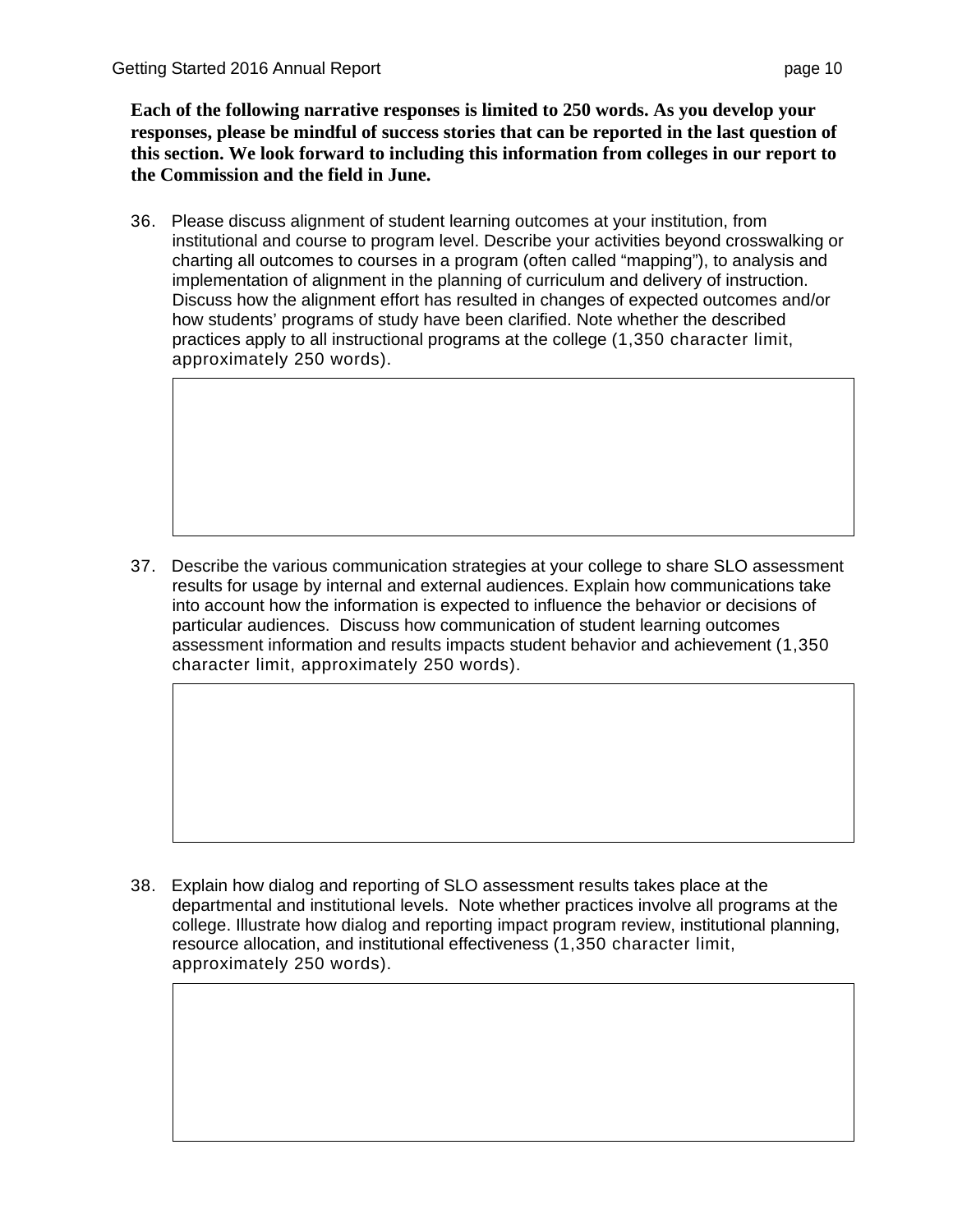39. Please share with us two or three success stories about the impacts of SLO practices on student learning, achievement, and institutional effectiveness. Describe the practices which led to the success (1,350 character limit, approximately 250 words).

# Substantive Change Items

NOTE: These questions are for monitoring purposes only and do not replace the ACCJC substantive change approval process. Please refer to the Substantive Change Manual regarding communication with the Commission.

- 40. Number of submitted substantive change requests: 2014-2015:
	- 2013-2014: 2012-2013:

- 41a Is your institution anticipating any of the following changes which might require a substantive change proposal? (Check all that apply)
- $\Box$  Mission/Objectives
- $\square$  Scope and/or Name
- $\Box$  Nature of constituents served
- $\Box$  Location and/or Geographic Area
- □ Control and/or Legal Status
- $\Box$  Courses and/or Programs (additions and deletions)
- $\Box$  Credit awarded
- $\Box$  Contractual relationships with a nonregionally accredited institution
- $\Box$  Change in sites offering 50% or more of a program, certificate, or degree
- □ Delivery mode (Distance Education or Correspondence Education)
- $\Box$  Other change
- $\Box$  No changes planned
- 41b. Explain the change(s) for which you will be submitting a substantive change proposal:

[Insert n/a if no substantive change proposals are planned.]